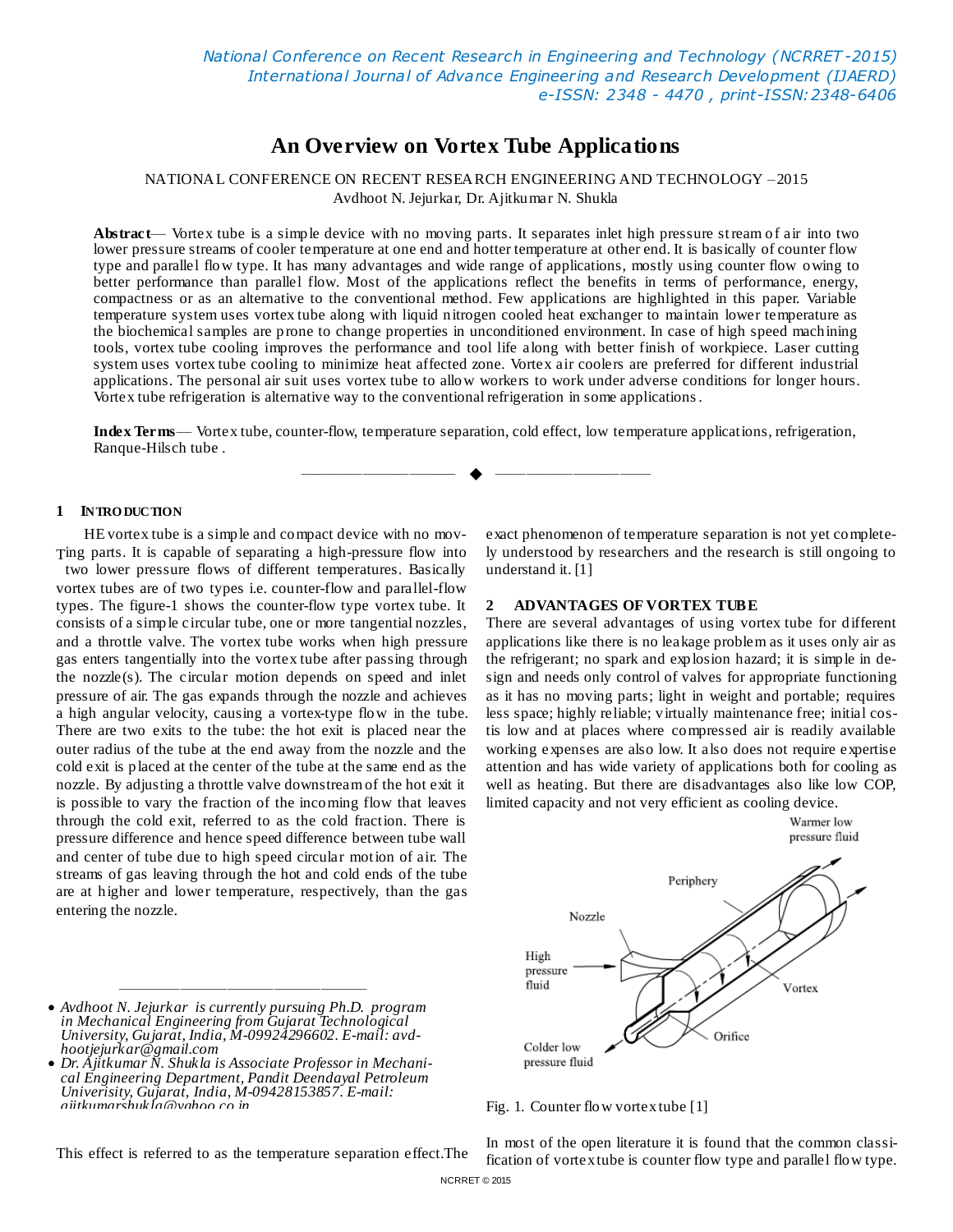In counter flow type the cold and hot exits are on opposite sides of the tube and in parallel flow type both the ends are on same side of the tube.

In this paper an overview is provided on various applications of vortex tube. It is found that applications are on heating side as well as cooling side.

## **3. APPLICATIO N O F VORTEX TUBE COO LING IN VARIABLE TEMPERATURE (VT) SYSTEM FOR LOW TEMPERATURE MAGIC ANGLE SPINNING (MAS) NUCLEAR MAGNETIC RE-SONANCE (NMR) SYSTEM [2]:**

It mentions the use of vortex tube in variable temperature system. Variable temperature system uses fast MAS probe to investigate biological macromolecules or biochemical sample studies which are often temperature sensitive as well as prone to dissolution of crystals, loss of activity, or disruption in structure. Structural studies of samples at high magnetic field needs reproducible measurement and temperature control over a period of several days.

In the described VT system cold gas enters through the bottom of the probe via a flexible connection allowing samples to be conveniently changed at low temperature, to enable studies of samples that must be constantly kept cold. When temperatures no lower than 200C are required, use of a vortex tube popularly known as Ranque–Hilsch vortex tube to supply the cold air stream is preferable which uses only high-pressure room temperature air supply. For lower temperatures requirement a commercial liquid nitrogen cooled heat exchanger was used which cools the VT gas on passing through a coil immersed in liquid nitrogen.

Figure A shows that temperatures below -20 $\degree$ C are achieved using a liquid nitrogen heat exchanger. Nitrogen gas is delivered from this apparatus to the probe via a flexible stainless steel dewared transfer line as shown.



Fig. 2 (A) Flexible stainless steel dewared transfer line [2]

Figure B shows that temperatures down to  $-20^{\circ}$ C can be maintained using a vortex tube. A cross-section of the vortex tube is shown. The right inset shows the brass piece that is responsible for inducing rotation of the compressed air, forming a vortex. The left inset shows a barrier placed in the warm end of the tube to partition the air flow.



Fig. 2 (B) Cross-section of the vortex tube [2]

Figure C shows the schematic depiction of the air flow within the vortex tube. Compressed air at room temperature enters the device producing a rotating vortex that is separated into a warm stream to the left, and a cold stream that is diverted to an e xpanding nozzle to the right.



Fig.2 (C) Schematic depiction of the air flow within the vortex tube [2]

Pre-cooled VT nitrogen enters at the bottom of the probe and travels to just below the stator via a glass dewar near the center of the probe body. The entire top assembly including the MAS stator has a Teflon insulating cavity attached to the outer probe shield. The vortex tube is connected to the probe via a plastic adapter with the same diameter as the flexible stainless steel dewared transfer line of the liquid nitrogen-cooled heat exchanger. The cooling achieved by the vortex tube is limited by back pressure produced by the small inner diameter of the glass dewar at the cold end. If lower temperatures are not required, more efficient sample cooling is possible by directly connecting the vortex tube to the MAS stator.

#### **4. CRYOGENIC COOLING IN HIGH SPEED MACHINING (HS M)**

Heat generated during metal cutting affects the quality of a workpiece and limits the life of the cutting tool. Heat is dissipated through the cutting tool, the workpiece, the chip and the cooling fluid. The cooling mechanism is used for circulation of the cooling fluid.Better machining performance can be achieved by using proper workpiece material, cutting tool material, cutting conditions and parameters, also by cooling the cutting tool, freezing the workpiece, cooling the tool-chip and tool-workpiece interface, or with the chip draining the heat away, unwanted heat can be eliminated.

Heat dissipations studies through various theories, models and simulations as well as experiments have been attempted by researchers to understand the mechanism and theory behind the temperature built-up during machining for optimising machining procedure, workpiece results and cost effective output. One such attempt is using chilled air or cryogenic cooling. Few researchers have used Ranque-Hilsch vortex tube (RHVT for the cooling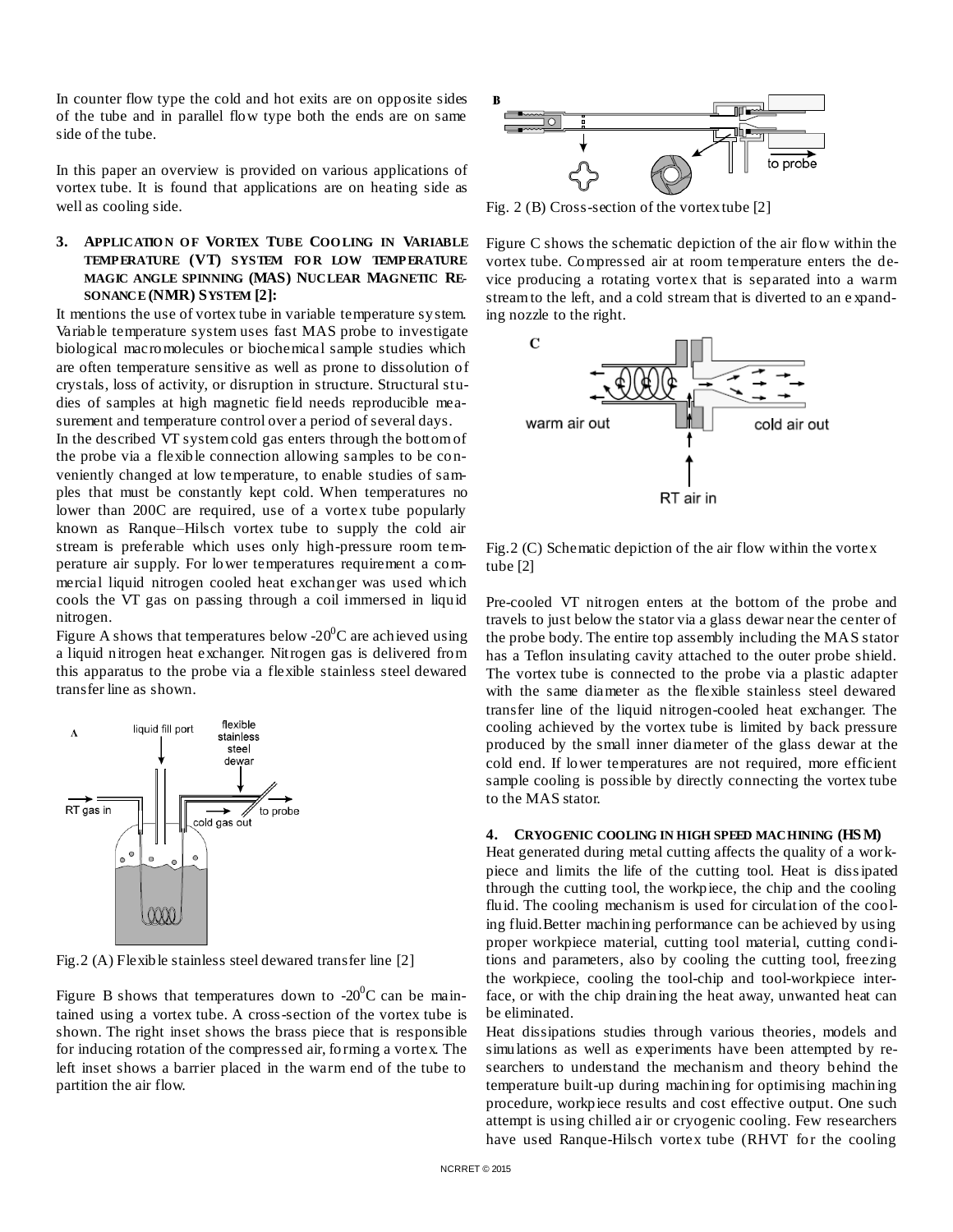purpose for experiments related to metal cutting. Four cooling approaches are found.

a) pre-cooling the workpiece by refrigerated gas and metals which aredifficult to machine to be first frozen and cut to shape while in the frozen condition. E.g. chilling aluminium castings prior to machining, can prevent the castings from moving during and after machining.

b) Indirect cryogenic cooling of cutting tool. Cooling isonly attempted at cutters or inserts and no attempt were made on the workpieces.

c) Cryogenic spraying withjet for grinding of cutting tool using cooled air to ensure longer tool life and the lower surfaceroughness compared to that with oil-basedgrinding.Alsousing vortex tube cooling ejectedair and liquid coolant misted by the air while machining could ensure machining hard materials at low cost using TiN coated tools compared to high cost CBN material. Another advantage was achieving dry machining using cold air on interface than wet machining.

d) Direct cryogenic treatment (of cutting tools) reduced cost to about half due to increase of hardness of tool.

Common advantages of machining incorporating cryogenic cooling are retaining of workpiece material properties, cutting temperature according to cooling approach, tool wear reduction and increase in tool life, workpiece surface roughness improved, lo wer tool/ workpiece friction ratio and cutting forces were affected.

### **5. INDUSTRIAL APPLICATIO N OF MULTI-PURPOSE VORTEX AIR COO LERS [4]:**

The temperature distribution of the high-speed turbulent flow of air (gas) in the field of centrifugal forces is used on an increasing scale in industry. The first generation of multi-purpose vortex air coolers was produced commercially in the former USSR to ensure availability of vortex refrigerators in any area of the plant.

The industrial verification of first generation vortex coolers was needed:

- obtain practical technological information on the technological and service properties of vortex refrigeration technology;
- select preferred design for development and new generation efficient coolers;
- compare vortex coolers with "conventional" system air conditioning,
- Develop a rapid method of efficiency evaluation and economic information for production of vortex refrigerators.

Various fields using vortex air coolers are:

- industrial electronics like in cooling of control blocks of program-controlled lathes, automatic lines, robotized sections, automatic production systems;
- hot and harmful production processes like air screens of painting chambers, forging shops, electroplating and metallurgical production; also cooling of sand in equipment with rapidly hardening mixtures, cooling of agricultural production; production of sheet materials, production of glass;
- metal working e.g. blowing cold air flow into the cutting zone;
- Self-propelled systems for hot climate e.g. cooling of working zones in cabins of cranes, in trucks of drill op-

erators, etc.;

 transport of vegetables and fruit e.g. cooling of food storage facilities in s mall ships and transport vehicles;

The vortex refrigerators, powered by compressed air from the plant pneumatic circuit or by an existing source fixed on the selfpropelling object, promotes freon-free refrigeration technology with possibility of multi-branch application and promising future.

### **6. AIR SUITS AND MASKS [5]**



Fig. 3. Worker with air suit [5]



Fig. 4. Air-suit [5]

There are some areas in fields where space conditioning as well as full automation is not possible.

In such places, a one piece air-cooled suits for operators is very much helpful. Few places include entering the vessels, the tanks, etc. where there are chances of dust, fumes and toxic environment, or locations like coal mines, foundries, sand blasting, welding, furnaces, etc.

This suit protects the workers as well as increases working hours due to conditioned environment given to the body of the worker in the unpleasant or unhealthy working conditions.

## **7. VORTEX TUBE BASED REFRIGERATIO N [5]**

Refrigeration is widely used in different sectors like, agriculture, transportation, domestic, industrial, food, medicine, commercial, etc. Storage of fishes by an average fishermen, medicines and vaccines transportation to villages and remote places, etc can be tried using vortex tube refrigeration system. Industries having facility of compressed air or waste gases at low pressure, etc utilise vortex tube concept to minimise the wastage of their air or